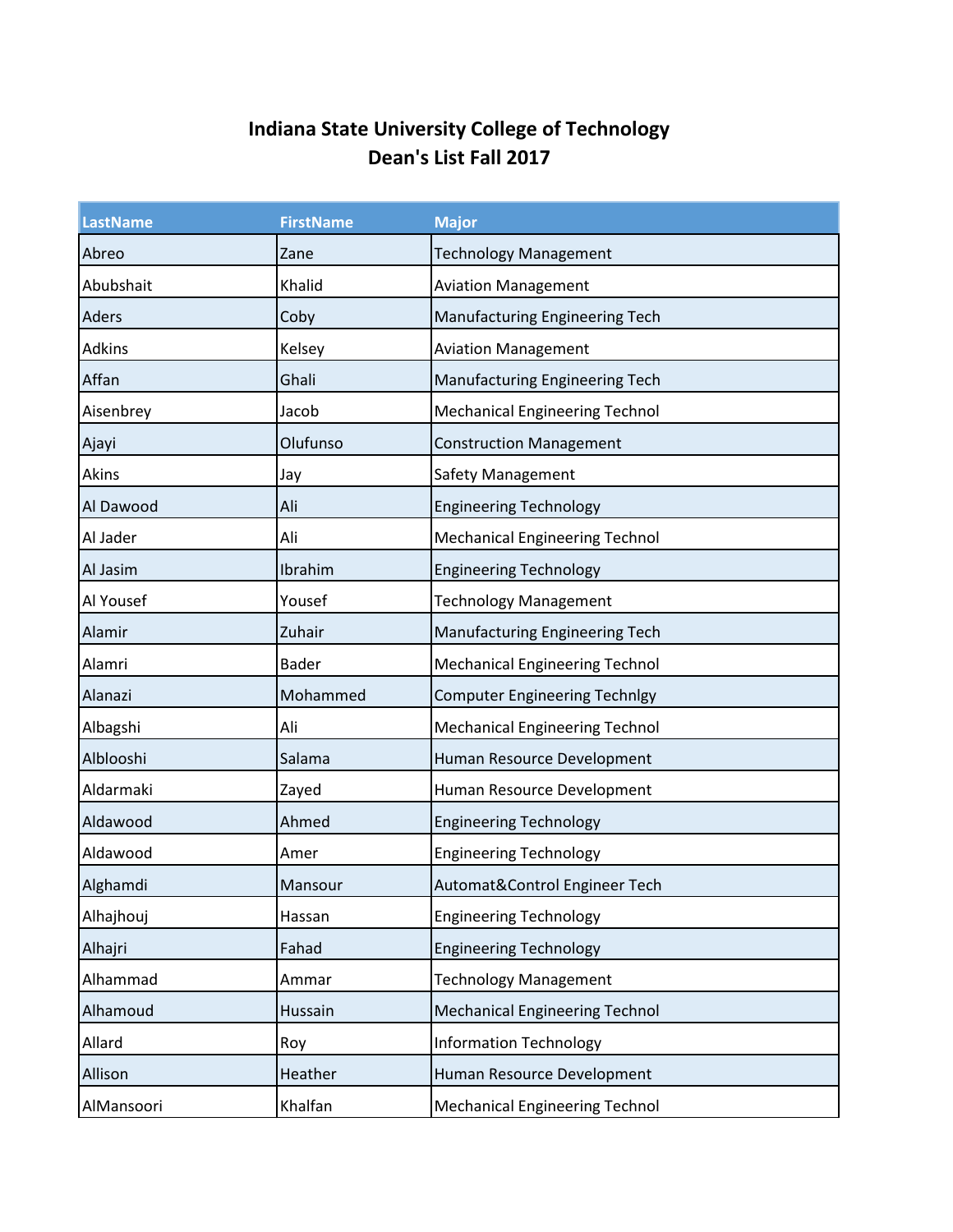| Almarri           | Jaber         | <b>Safety Management</b>              |
|-------------------|---------------|---------------------------------------|
| Almazrooei        | Mohamed       | Human Resource Development            |
| Almazrouei        | Hamadan       | Human Resource Development            |
| Almazrouei        | Harmous       | Human Resource Development            |
| Almazrouei        | Saeed         | Human Resource Development            |
| Al-Mesalam        | Jabor         | Human Resource Development            |
| Almutlaqah        | Ibrahim       | Civil Engineering Technology          |
| Alnasser          | Hassan        | Civil Engineering Technology          |
| Alotaibi          | <b>Bader</b>  | <b>Engineering Technology</b>         |
| Alqadiyyah        | Qadiyyah      | Civil Engineering Technology          |
| Alsadoon          | Ebrahim       | <b>Engineering Technology</b>         |
| Alsadoon          | Zeyad         | Civil Engineering Technology          |
| Alsubaie          | Khalid        | Automat&Control Engineer Tech         |
| Altamimi          | Abdullah      | Manufacturing Engineering Tech        |
| Alvey             | Jake          | <b>Construction Management</b>        |
| Alyami            | Nasser        | <b>Civil Engineering Technology</b>   |
| Andrews           | Tristin       |                                       |
|                   |               | <b>Construction Management</b>        |
| Angulo            | Ashley        | Mechanical Engineering Technol        |
| Applegate         | Shelby        | <b>Adult &amp; Career Education</b>   |
| Arnold            | EII           | <b>Unmanned Systems</b>               |
| <b>Atkins</b>     | Dakota        | <b>Construction Management</b>        |
| <b>Badmus</b>     | Riliwan       | <b>Information Technology</b>         |
| <b>Bailey</b>     | Gregory       | <b>Safety Management</b>              |
| <b>Baillieul</b>  | Charlene      | Human Resource Development            |
| <b>Bame</b>       | Nicholas      | Engineering                           |
| <b>Barnard</b>    | Austin        | <b>Mechanical Engineering Technol</b> |
| <b>Bassemier</b>  | Samuel        | <b>Aviation Management</b>            |
| <b>Baten</b>      | Kendall       | Automotive Engineering Tech           |
| Baumgartner       | Eric          | <b>Prof Aviation Flight Tech</b>      |
| Bealmear          | Cheyanne      | <b>Information Technology</b>         |
| <b>Beckley</b>    | Jarred        | <b>Mechanical Engineering Technol</b> |
| <b>Belcher</b>    | Codi          | <b>Aviation Management</b>            |
| <b>Belford</b>    | Zackery       | <b>Prof Aviation Flight Tech</b>      |
| <b>Belich</b>     | Abigail       | Human Resource Development            |
| Belschner         | Michael       | <b>Adult &amp; Career Education</b>   |
| Bequette          | Benjamin      | <b>Computer Engineering Technlgy</b>  |
| Bergwitz          | <b>Brooke</b> | Human Resource Development            |
| Biberstine        | David         | Automat&Control Engineer Tech         |
| <b>Birchfield</b> |               |                                       |
|                   | Kevin         | <b>Mechanical Engineering Technol</b> |
| Bish              | Stephen       | <b>Construction Management</b>        |
| Blackwell         | <b>Drake</b>  | <b>Prof Aviation Flight Tech</b>      |
| <b>Blake</b>      | Rhett         | <b>Computer Engineering Technlgy</b>  |
| Blankenship       | Zachary       | <b>Aviation Management</b>            |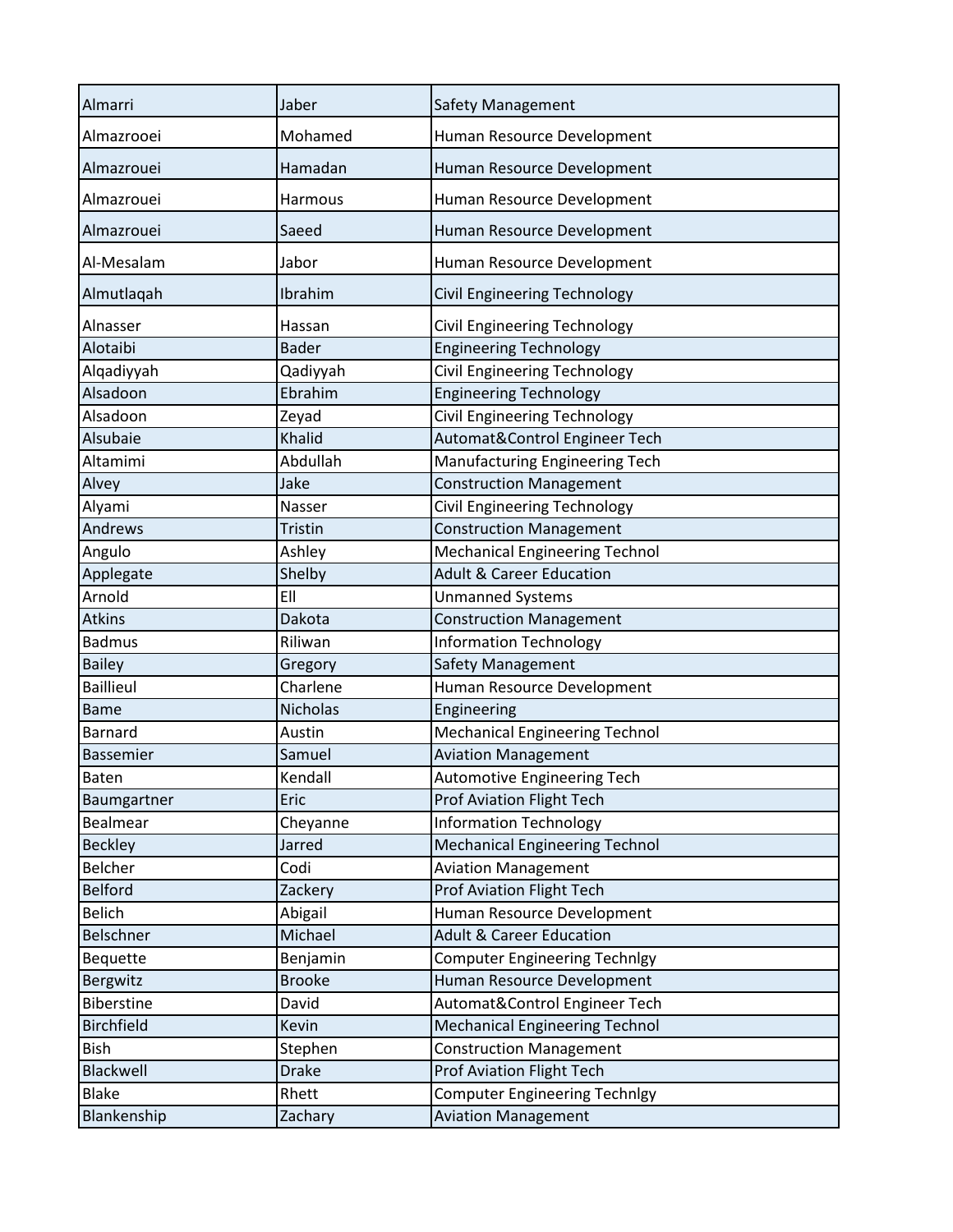| <b>Bobek</b>     | Steven         | <b>Mechanical Engineering Technol</b> |
|------------------|----------------|---------------------------------------|
| <b>Bohamad</b>   | Ahmed          | Automat&Control Engineer Tech         |
| Bolinger         | Kyle           | <b>Information Technology</b>         |
| Bonahoom         | Christopher    | <b>Mechanical Engineering Technol</b> |
| Bowen            | Karnell        | <b>Adult &amp; Career Education</b>   |
| <b>Bradshaw</b>  | Jacob          | <b>Computer Engineering Technlgy</b>  |
| <b>Brady</b>     | Cameron        | <b>Prof Aviation Flight Tech</b>      |
| <b>Brady</b>     | Samantha       | <b>Aviation Management</b>            |
| <b>Bredow</b>    | Christopher    | <b>Prof Aviation Flight Tech</b>      |
| <b>Brooks</b>    | Amanda         | <b>Interior Architecture Design</b>   |
| Brown            | Dylan          | <b>Information Technology</b>         |
| <b>Brown</b>     | Jackie         | Safety Management                     |
| Brown            | Trevor         | <b>Unmanned Systems</b>               |
| <b>Browning</b>  | Cody           | <b>Prof Aviation Flight Tech</b>      |
| <b>Bruce</b>     | Jalik          | <b>Prof Aviation Flight Tech</b>      |
| <b>Brummett</b>  | Robert         | <b>Mechanical Engineering Technol</b> |
| <b>Brunt</b>     | Kimberly       | Human Resource Development            |
| <b>Brushaber</b> | Joshua         | <b>Aviation Management</b>            |
| Bryan            | Douglas        | <b>Information Technology</b>         |
| <b>Bu Hamad</b>  | Ahmed          | Civil Engineering Technology          |
| <b>Budde</b>     | Kaleb          | <b>Information Technology</b>         |
| <b>Budreau</b>   | Nathaniel      | Human Resource Development            |
| Bumgardner       | <b>Braden</b>  | Prof Aviation Flight Tech             |
| <b>Burge</b>     | Lucas          | <b>Construction Management</b>        |
| <b>Burger</b>    | Maryalyce      | <b>Interior Architecture Design</b>   |
| <b>Burke</b>     | <b>Myles</b>   | <b>Aviation Management</b>            |
| <b>Burkett</b>   | Adam           | <b>Information Technology</b>         |
| <b>Burris</b>    | <b>Brandon</b> | <b>Prof Aviation Flight Tech</b>      |
| Cain             | Shaylen        | Human Resource Development            |
| Call             | Samantha       | Human Resource Development            |
| Campbell         | Cierra         | Textiles, Apparel & Merchandising     |
| Campbell         | Konner         | <b>Prof Aviation Flight Tech</b>      |
| Carnighan        | Andrew         | <b>Prof Aviation Flight Tech</b>      |
| Casey            | Jack           | Packaging Engineering Tech            |
| Casey            | Nicholas       | Packaging Engineering Tech            |
| Castellano       | Collin         | <b>Information Technology</b>         |
| Cherry           | Miriah         | Safety Management                     |
| Clark            | Caleb          | <b>Aviation Management</b>            |
| Clem             | Dylan          | <b>Information Technology</b>         |
| Clifford         | Michael        | <b>Construction Management</b>        |
| Collier          | Mitchell       | <b>Information Technology</b>         |
| Connolly         | Casey          | Human Resource Development            |
| Cordero          | Israel         | <b>Construction Management</b>        |
| Cox              | Jared          | <b>Mechanical Engineering Technol</b> |
| Cox              | McKayla        | Human Resource Development            |
| Crawford         | <b>Brandon</b> | <b>Construction Management</b>        |
| Crawford         | Jonathan       | Prof Aviation Flight Tech             |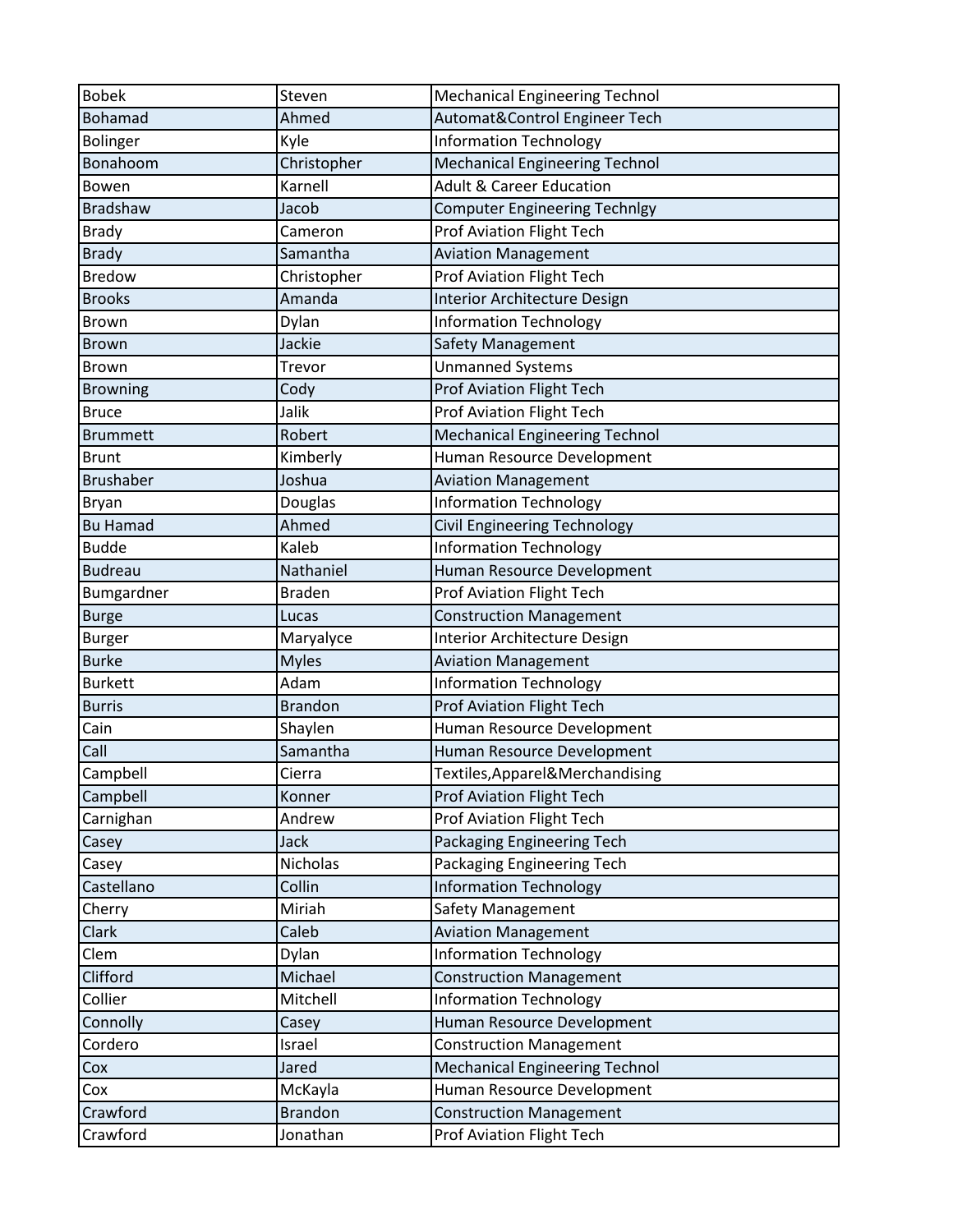| Cui             | Kaiming         | <b>Computer Engineering Technlgy</b>  |
|-----------------|-----------------|---------------------------------------|
| Curley          | Michael         | Human Resource Development            |
| Daly            | Gregory         | <b>Unmanned Systems</b>               |
| Damon           | Kristopher      | <b>Mechanical Engineering Technol</b> |
| Danko           | <b>Brittany</b> | <b>Prof Aviation Flight Tech</b>      |
| Danner          | Dean            | <b>Information Technology</b>         |
| Davenport       | Maggie          | Human Resource Development            |
| Davidson        | Stone           | <b>Unmanned Systems</b>               |
| Dawson          | Sean            | <b>Prof Aviation Flight Tech</b>      |
| Deckard         | Christopher     | <b>Mechanical Engineering Technol</b> |
| Delfino         | Nicholas        | <b>Information Technology</b>         |
| Denison         | Daniel          | <b>Prof Aviation Flight Tech</b>      |
| Denning         | Riley           | Technology&Engineering Educ           |
| Denoon          | Ryan            | <b>Construction Management</b>        |
| Denoyer         | Alexandria      | Packaging Engineering Tech            |
| Dickhut         | Kurt            | <b>Unmanned Systems</b>               |
| Diemer          | Evan            | Safety Management                     |
| <b>Dodds</b>    | Evelyn          | Interior Architecture Design          |
| Dolder          | Dominic         | <b>Unmanned Systems</b>               |
| Draughon        | Alec            | <b>Electronics Engineering Tech</b>   |
| <b>Driggers</b> | Melinda         | <b>Adult &amp; Career Education</b>   |
| Ebler           | Ryan            | <b>Adult &amp; Career Education</b>   |
| Eckert          | <b>Travis</b>   | <b>Unmanned Systems</b>               |
| Ehrlich         | McKenzie        | Human Resource Development            |
| Eichberger      | Lauren          | <b>Interior Architecture Design</b>   |
| Ellsworth       | Amanda          | <b>Construction Management</b>        |
| Elmore          | Evan            | <b>Prof Aviation Flight Tech</b>      |
| Elrod           | Nolan           | <b>Aviation Management</b>            |
| England         | Riley           | <b>Aviation Management</b>            |
| Ennen           | Lucas           | <b>Construction Management</b>        |
| Erkal           | Atilay          | <b>Electronics Engineering Tech</b>   |
| Evans           | <b>Brandon</b>  | <b>Prof Aviation Flight Tech</b>      |
| Ewing           | <b>Baili</b>    | Textiles, Apparel & Merchandising     |
| Fehr            | Cole            | <b>Aviation Management</b>            |
| Fekadu          | Firaol          | <b>Civil Engineering Technology</b>   |
| Fentz           | Garett          | <b>Aviation Management</b>            |
| Ferrell         | Wesley          | <b>Construction Management</b>        |
| Few             | Jeffre          | Engineering                           |
| Fiene           | Caleb           | <b>Aviation Management</b>            |
| Figueroa        | Jennifer        | Textiles, Apparel & Merchandising     |
| Fleck           | Gabriel         | <b>Unmanned Systems</b>               |
| Fleig           | Nathaniel       | <b>Civil Engineering Technology</b>   |
| Foley           | Kelli           | Human Resource Development            |
| Frame           | Jason           | <b>Unmanned Systems</b>               |
| Frederick       | <b>Bryce</b>    | Safety Management                     |
| Fuehrer         | Wyatt           | <b>Prof Aviation Flight Tech</b>      |
| Fulford         | Christopher     | <b>Mechanical Engineering Technol</b> |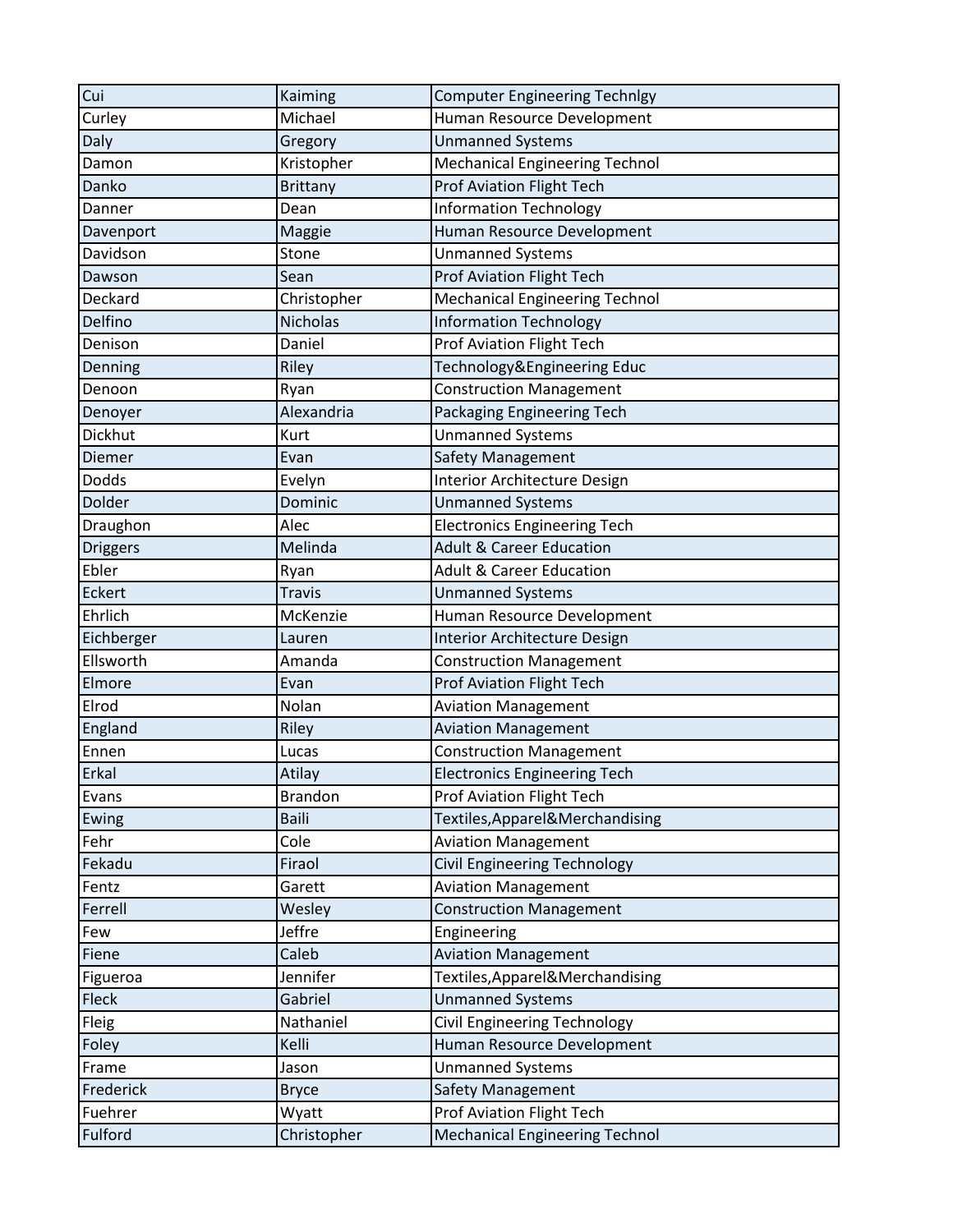| Furnivall     | Lerris       | <b>Information Technology</b>         |
|---------------|--------------|---------------------------------------|
| Gabrel        | Heather      | <b>Prof Aviation Flight Tech</b>      |
| Garcia        | Kristal      | Civil Engineering Technology          |
| Gardin        | Erik         | <b>Construction Management</b>        |
| Garris        | Noah         | <b>Unmanned Systems</b>               |
| Gates         | Haley        | <b>Mechanical Engineering Technol</b> |
| Gaydusek      | Mackenzie    | Textiles, Apparel & Merchandising     |
| Geller        | Nathaniel    | <b>Computer Engineering Technlgy</b>  |
| Georges       | Andrew       | <b>Information Technology</b>         |
| Gilcrease     | Aaron        | <b>Mechanical Engineering Technol</b> |
| Ginn          | Ashley       | Human Resource Development            |
| Giocolo       | Michael      | <b>Civil Engineering Technology</b>   |
| Giragossian   | Rafi         | <b>Electronics Engineering Tech</b>   |
| Goddard       | Ryan         | <b>Unmanned Systems</b>               |
| Goheen        | Demitria     | Human Resource Development            |
| Goodman       | <b>Brian</b> | Prof Aviation Flight Tech             |
| Goodman       | Delbert      | <b>Construction Management</b>        |
| Goodman       | Jonathan     | <b>Electronics Engineering Tech</b>   |
| Grady         | Jeffrey      | Automat&Control Engineer Tech         |
| Graves        | Taylor       | <b>Information Technology</b>         |
| Grayless      | Collin       | <b>Prof Aviation Flight Tech</b>      |
| Green         | David        | <b>Information Technology</b>         |
| Greig         | Courtney     | <b>Aviation Management</b>            |
| Greiwe        | <b>Brock</b> | <b>Mechanical Engineering Technol</b> |
| Grewal        | Jagraj Singh | <b>Information Technology</b>         |
| Grothaus      | Alyssa       | <b>Aviation Management</b>            |
| Gulbrandsen   | Samuel       | <b>Construction Management</b>        |
| Gustafson     | Julianna     | <b>Adult &amp; Career Education</b>   |
| Guth          | Nathan       | Safety Management                     |
| Haas          | Reid         | <b>Technology Management</b>          |
| Hackler       | Emily        | <b>Prof Aviation Flight Tech</b>      |
| Hadidi        | Qusai        | Manufacturing Engineering Tech        |
| Hagan         | Garrett      | <b>Information Technology</b>         |
| Hall          | Dylan        | <b>Aviation Management</b>            |
| Hall          | Zachary      | <b>Aviation Management</b>            |
| Hargens       | Sierra       | <b>Mechanical Engineering Technol</b> |
| Harlan        | Christopher  | <b>Unmanned Systems</b>               |
| <b>Harris</b> | Sean         | <b>Prof Aviation Flight Tech</b>      |
| Harrod        | Spencer      | <b>Computer Engineering Technlgy</b>  |
| Hartzler      | Jonathan     | <b>Mechanical Engineering Technol</b> |
| Haywood       | Sarah        | Human Resource Development            |
| Head          | Caleb        | <b>Unmanned Systems</b>               |
| Heidbreder    | Heather      | Architectural Engineering Tech        |
| Heidenreich   | Douglas      | <b>Unmanned Systems</b>               |
| Herber        | Thomas       | <b>Computer Engineering Technlgy</b>  |
| Hill          | Devon        | <b>Unmanned Systems</b>               |
| Hill          | Jourdan      | <b>Aviation Management</b>            |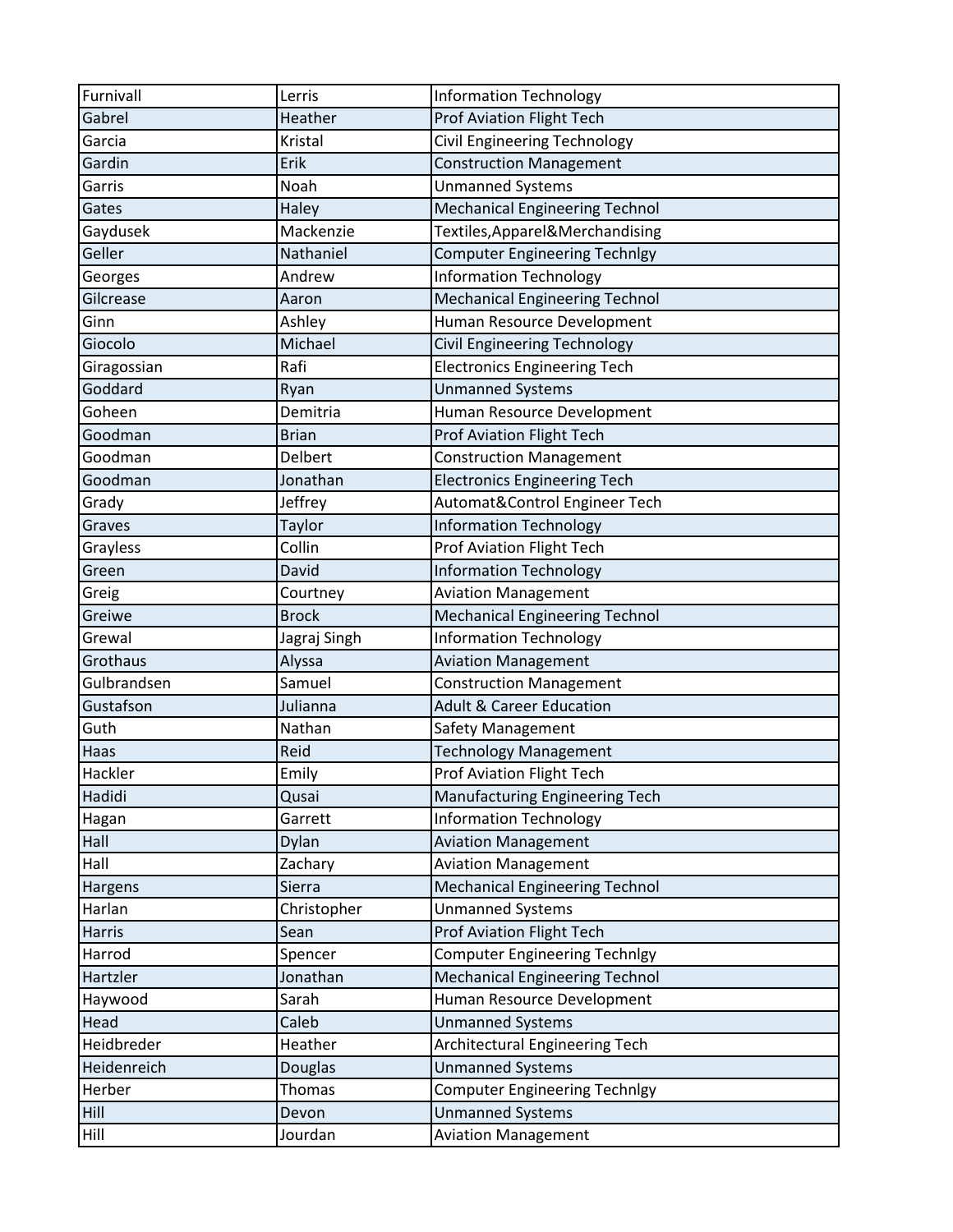| Hill       | Margaret     | <b>Mechanical Engineering Technol</b> |
|------------|--------------|---------------------------------------|
| Hilton     | Haley        | <b>Mechanical Engineering Technol</b> |
| Hirsch     | Victoria     | <b>Prof Aviation Flight Tech</b>      |
| Hitson     | Taylor       | <b>Prof Aviation Flight Tech</b>      |
| Hoff       | Adam         | <b>Aviation Management</b>            |
| Hogan      | Nicky        | <b>Construction Management</b>        |
| Holzer     | Simon        | <b>Construction Management</b>        |
| Hooks      | Madeline     | Prof Aviation Flight Tech             |
| Hooper     | Colton       | <b>Prof Aviation Flight Tech</b>      |
| Hopper     | Justin       | <b>Aviation Management</b>            |
| Hosticka   | Grant        | <b>Unmanned Systems</b>               |
| Houston    | Ramajai      | <b>Information Technology</b>         |
| Howe       | Olivia       | <b>Construction Management</b>        |
| Hudson     | Kayla        | Human Resource Development            |
| Hughes     | Prince       | <b>Mechanical Engineering Technol</b> |
| Hull       | Kenneth      | <b>Engineering Technology</b>         |
| Hurlow     | Franklin     | <b>Construction Management</b>        |
| Hutchinson | Samuel       | <b>Unmanned Systems</b>               |
| Ibrahim    | Antony       | <b>Mechanical Engineering Technol</b> |
| Ingalsbe   | Ashton       | Human Resource Development            |
| Irving     | David        | <b>Construction Management</b>        |
| Jackson    | Christopher  | <b>Unmanned Systems</b>               |
| Jacobs     | Kendall      | <b>Construction Management</b>        |
| Jacobs     | Tristan      | <b>Aviation Management</b>            |
| James      | Kayla        | Human Resource Development            |
| Jefson     | Lyle         | <b>Prof Aviation Flight Tech</b>      |
| Jiang      | Nan          | <b>Computer Engineering Technlgy</b>  |
| Joh        | Yoon Soo     | <b>Aviation Management</b>            |
| Johnson    | Alexander    | <b>Construction Management</b>        |
| Johnson    | Matthew      | <b>Unmanned Systems</b>               |
| Joice      | Mollie       | <b>Interior Architecture Design</b>   |
| Jones      | Abigia       | <b>Aviation Management</b>            |
| Jones      | Allison      | Automat&Control Engineer Tech         |
| Jordan     | Adam         | <b>Construction Management</b>        |
| Jordan     | Haley        | Human Resource Development            |
| Joseph     | Makenzie     | Human Resource Development            |
| Juarez     | Araceli      | Automat&Control Engineer Tech         |
| Jude       | Emily        | Human Resource Development            |
| Kain       | <b>Trent</b> | <b>Construction Management</b>        |
| Kaiser     | Jordan       | <b>Automotive Engineering Tech</b>    |
| Kato       | Leyland      | <b>Unmanned Systems</b>               |
| Kay        | Rebecca      | <b>Interior Architecture Design</b>   |
| Kelch      | Julie        | <b>Adult &amp; Career Education</b>   |
| Keller     | Thomas       | <b>Mechanical Engineering Technol</b> |
| Kerlegrand | Peterson     | <b>Aviation Management</b>            |
| Ketcham    | Cassandra    | <b>Prof Aviation Flight Tech</b>      |
| Kibler     | Wade         | <b>Electronics Engineering Tech</b>   |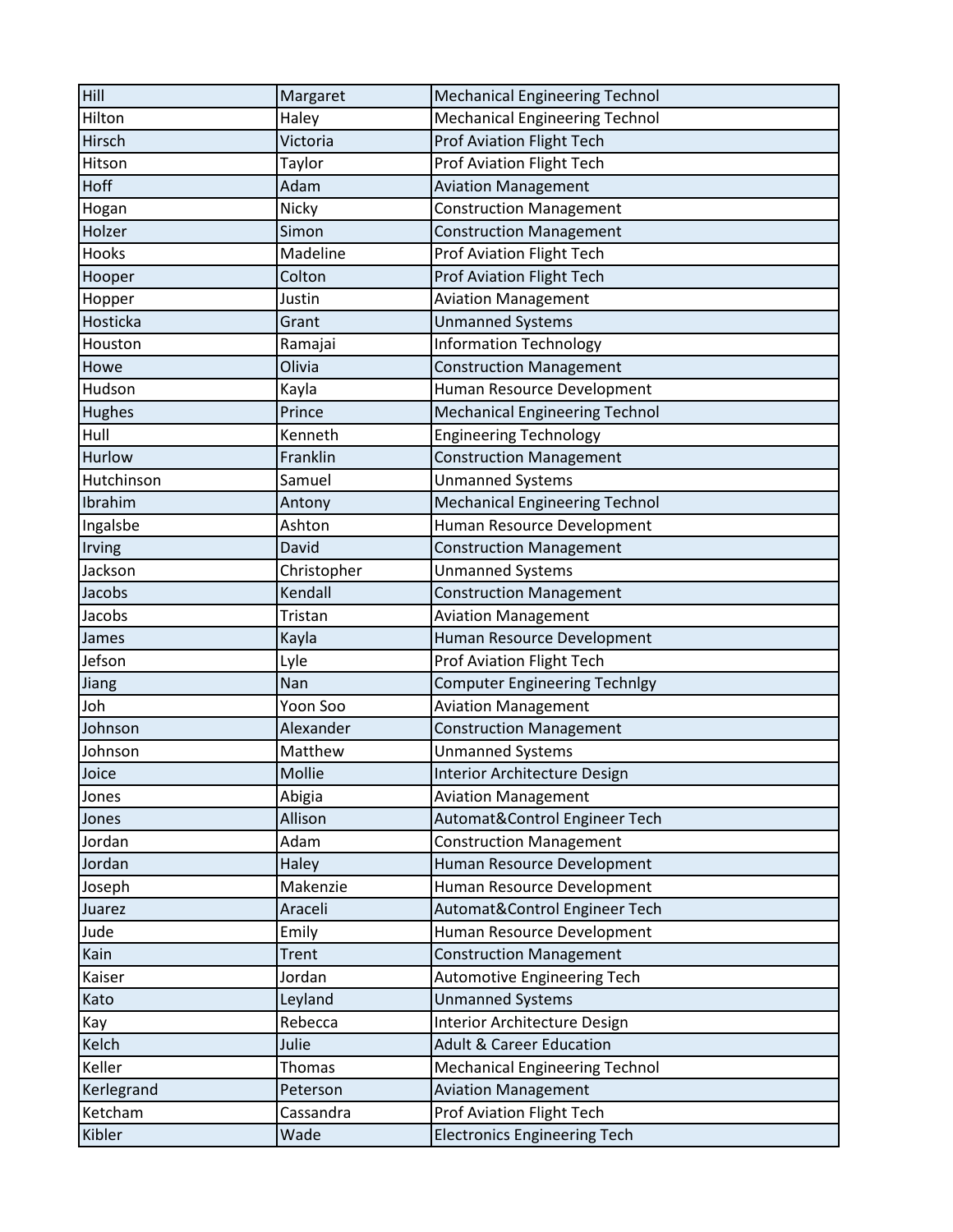| Kim              | Jun Young      | Prof Aviation Flight Tech             |
|------------------|----------------|---------------------------------------|
| King             | Cory           | <b>Construction Management</b>        |
| Kinnaman         | Cameron        | <b>Mechanical Engineering Technol</b> |
| Kirby            | Jason          | Technology&Engineering Educ           |
| Kist             | Julia          | Automat&Control Engineer Tech         |
| Kluender         | David          | Safety Management                     |
| Kruse            | Dylan          | <b>Electronics Engineering Tech</b>   |
| Kujawski         | Andrew         | <b>Prof Aviation Flight Tech</b>      |
| Kula             | Derrick        | <b>Automotive Engineering Tech</b>    |
| Kumpf            | Kade           | <b>Computer Engineering Technlgy</b>  |
| <b>Kusiak</b>    | Elliot         | <b>Computer Engineering Technlgy</b>  |
| Kutbi            | Sultan         | <b>Aviation Management</b>            |
| Lancaster        | <b>Bradley</b> | Prof Aviation Flight Tech             |
| Landaverde       | Corri          | Human Resource Development            |
| Lark             | Amara          | Human Resource Development            |
| LastName         | FirstName      | Major                                 |
| Lawless          | John           | Prof Aviation Flight Tech             |
| Ledwig           | Daron          | <b>Construction Management</b>        |
| Lee              | Jin-A          | Textiles, Apparel&Merchandising       |
| Li               | Chi            | <b>Prof Aviation Flight Tech</b>      |
| Lichtenberger    | Gregory        | <b>Prof Aviation Flight Tech</b>      |
| Linton           | Joshua         | <b>Construction Management</b>        |
| Linzey           | John           | <b>Prof Aviation Flight Tech</b>      |
| Lisenbee         | India          | <b>Adult &amp; Career Education</b>   |
| Logsdon          | Joshua         | <b>Unmanned Systems</b>               |
| Lopez            | Destiny        | Textiles, Apparel & Merchandising     |
| Love             | Jessica        | <b>Unmanned Systems</b>               |
| Luttrell         | Ross           | <b>Computer Engineering Technlgy</b>  |
| MacNorton        | <b>Alanis</b>  | <b>Aviation Management</b>            |
| Maisonneuve      | Cory           | <b>Prof Aviation Flight Tech</b>      |
| Majors           | Samantha       | <b>Interior Architecture Design</b>   |
| Malone           | Rachel         | <b>Prof Aviation Flight Tech</b>      |
| Mammolenti       | Vincent        | Safety Management                     |
| Marker           | Joshua         | <b>Information Technology</b>         |
| Marquie          | Jack           | <b>Prof Aviation Flight Tech</b>      |
| Marrell          | <b>Charles</b> | <b>Information Technology</b>         |
| Martin           | <b>Bailey</b>  | <b>Information Technology</b>         |
| Martin           | Justin         | <b>Aviation Management</b>            |
| Martin           | <b>Briana</b>  | <b>Adult &amp; Career Education</b>   |
| Mascreen         | Rony           | <b>Computer Engineering Technlgy</b>  |
| Mason            | Colleen        | Interior Architecture Design          |
| Maus             | <b>Brennen</b> | <b>Unmanned Systems</b>               |
| Mazza            | Steven         | <b>Construction Management</b>        |
| <b>McAuliffe</b> | Mary           | Human Resource Development            |
| McClendon        | Matthew        | <b>Adult &amp; Career Education</b>   |
| McMullen         | Austin         | <b>Unmanned Systems</b>               |
| McMullen         | Sean           | <b>Aviation Management</b>            |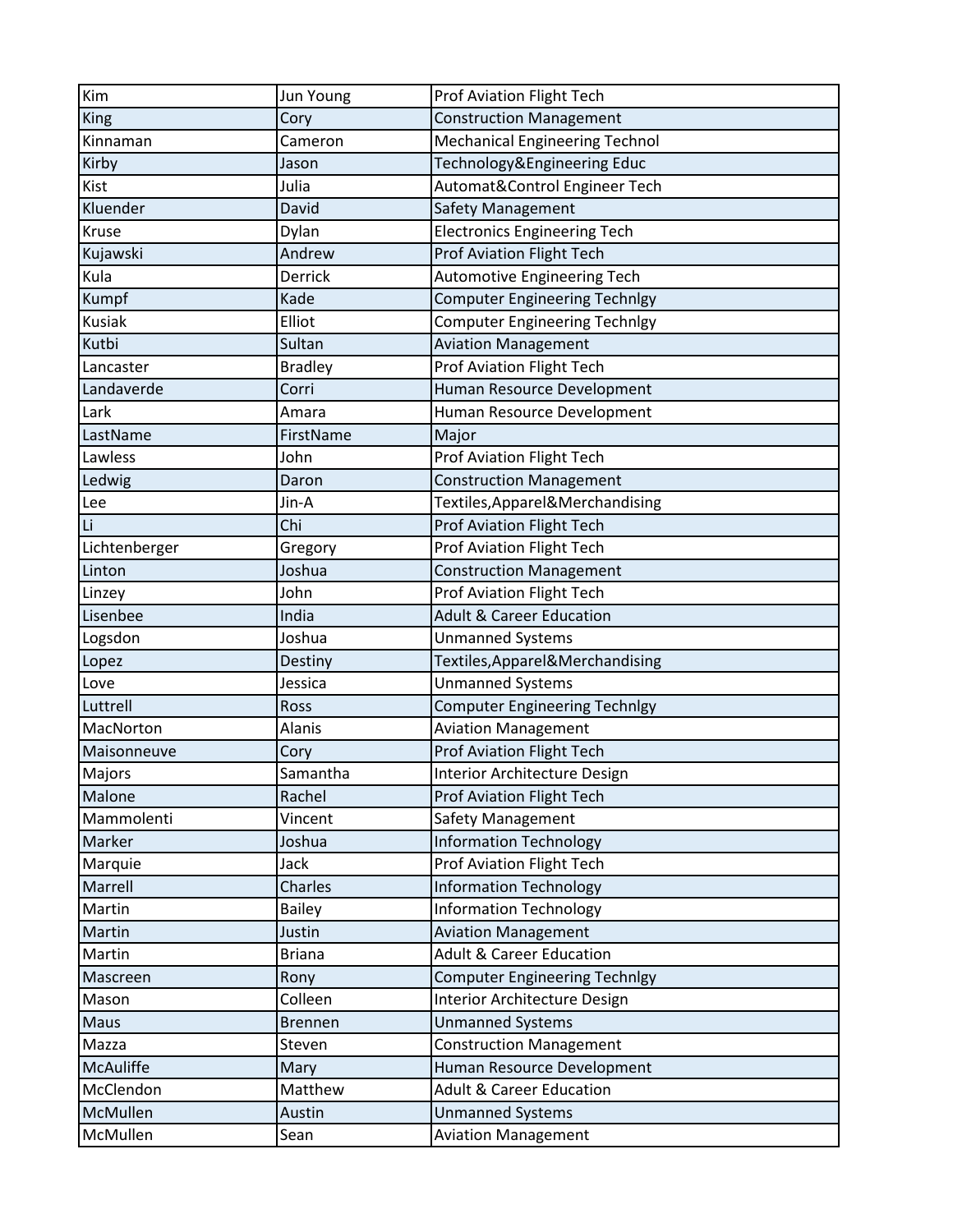| <b>McNabb</b> | Sean          | <b>Information Technology</b>         |
|---------------|---------------|---------------------------------------|
| McPherron     | Cassandra     | <b>Prof Aviation Flight Tech</b>      |
| McWhorter     | Wyatt         | <b>Aviation Management</b>            |
| Means         | Jacob         | <b>Construction Management</b>        |
| Mehringer     | Kendra        | Interior Architecture Design          |
| Melendez      | Adrian        | <b>Prof Aviation Flight Tech</b>      |
| Meyer         | Aaron         | <b>Aviation Management</b>            |
| Miles         | Matthew       | <b>Construction Management</b>        |
| Miller        | Steven        | Human Resource Development            |
| Millikan      | Joshua        | <b>Mechanical Engineering Technol</b> |
| Mills         | Taylor        | <b>Interior Architecture Design</b>   |
| Mondy         | Stephen       | <b>Mechanical Engineering Technol</b> |
| Moody         | Garrett       | <b>Mechanical Engineering Technol</b> |
| Morgan        | Taylor        | Safety Management                     |
| Morge         | Eric          | <b>Aviation Management</b>            |
| Morris        | Jayden        | <b>Technology Management</b>          |
| Muller        | Heidi         | <b>Mechanical Engineering Technol</b> |
| Munoz         | Jacob         | <b>Unmanned Systems</b>               |
| Murrmann      | Noah          | <b>Prof Aviation Flight Tech</b>      |
| Muyskens      | Jonathon      | <b>Unmanned Systems</b>               |
| <b>Nees</b>   | Justin        | <b>Mechanical Engineering Technol</b> |
| <b>Ness</b>   | Victoria      | Interior Architecture Design          |
| Neumann       | Jaymz         | Architectural Engineering Tech        |
| Nichols       | Philip        | <b>Prof Aviation Flight Tech</b>      |
| Nolan         | Levi          | <b>Prof Aviation Flight Tech</b>      |
| <b>Norris</b> | Justin        | <b>Information Technology</b>         |
| <b>Nutt</b>   | Michael       | <b>Construction Management</b>        |
| Ohene         | Elinam        | <b>Electronics Engineering Tech</b>   |
| Olson         | Kamrie        | <b>Interior Architecture Design</b>   |
| Orbin         | Jacob         | <b>Prof Aviation Flight Tech</b>      |
| Pabian        | Tim           | <b>Mechanical Engineering Technol</b> |
| Page          | Madison       | Textiles, Apparel & Merchandising     |
| Parker        | Cynthia       | Human Resource Development            |
| Parrish       | <b>Brett</b>  | <b>Prof Aviation Flight Tech</b>      |
| Patel         | Chirag        | <b>Prof Aviation Flight Tech</b>      |
| Paulsen       | Cody          | <b>Prof Aviation Flight Tech</b>      |
| Payne         | Adam          | <b>Prof Aviation Flight Tech</b>      |
| Pearson       | Kyler         | <b>Prof Aviation Flight Tech</b>      |
| Peele         | Evan          | Prof Aviation Flight Tech             |
| Perez         | Gerardo       | <b>Mechanical Engineering Technol</b> |
| Perras        | James         | <b>Construction Management</b>        |
| Perry         | Logan         | <b>Information Technology</b>         |
| Peterson      | David         | <b>Construction Management</b>        |
| Petry         | Eric          | <b>Adult &amp; Career Education</b>   |
| Phares        | Gage          | <b>Prof Aviation Flight Tech</b>      |
| Pittman       | lan           | <b>Prof Aviation Flight Tech</b>      |
| Pitts         | <b>Travis</b> | <b>Electronics Engineering Tech</b>   |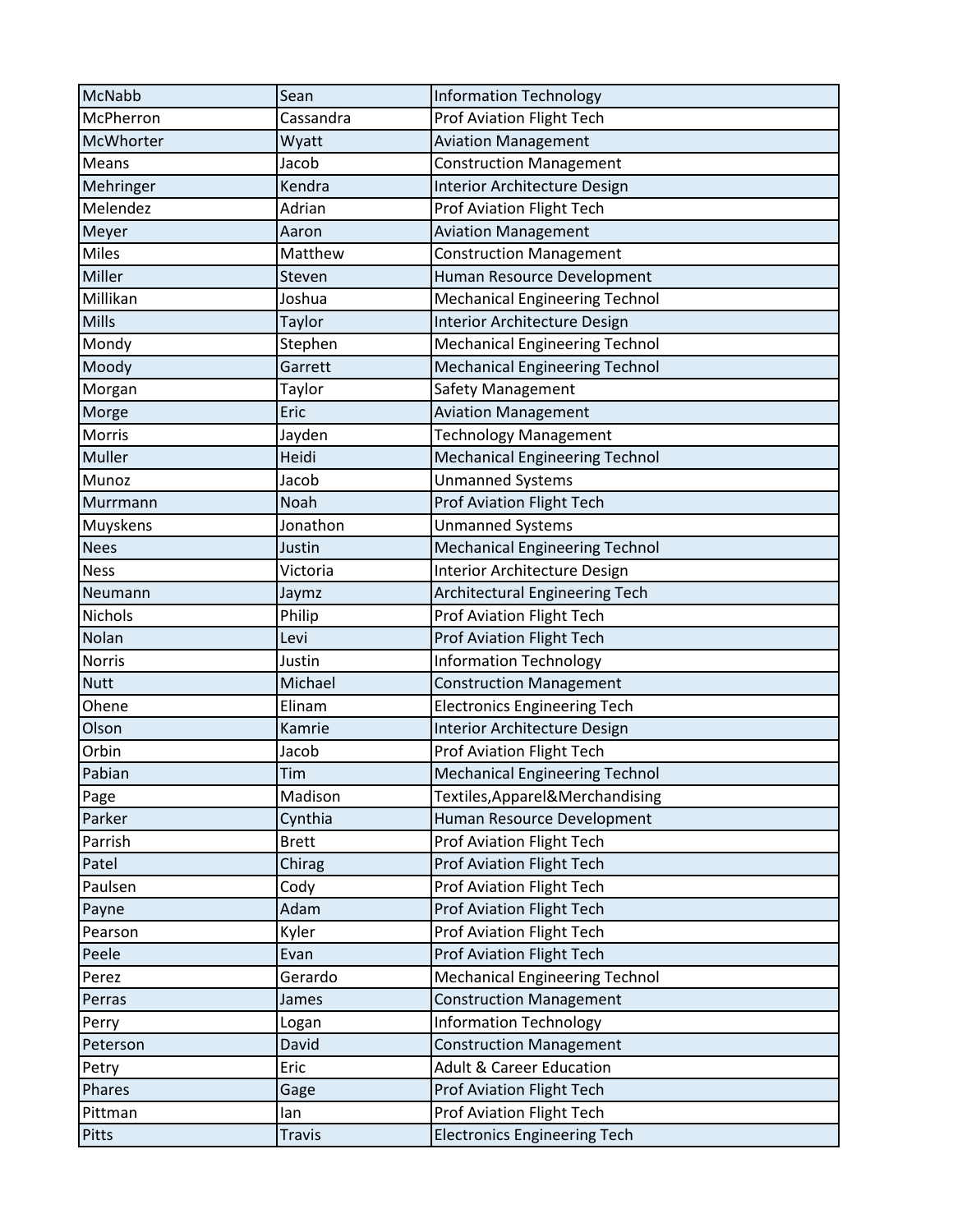| Plank      | Alexander      | <b>Mechanical Engineering Technol</b> |
|------------|----------------|---------------------------------------|
| Pollard    | Emily          | Human Resource Development            |
| Pollard    | Logan          | <b>Construction Management</b>        |
| Prado      | Miguel         | <b>Aviation Management</b>            |
| Prosch     | <b>Thomas</b>  | <b>Construction Management</b>        |
| Qu         | Xiangying      | <b>Computer Engineering Technlgy</b>  |
| Radcliff   | Ethan          | <b>Aviation Management</b>            |
| Rambo      | Sierra         | Textiles, Apparel & Merchandising     |
| Ramsey     | William        | <b>Unmanned Systems</b>               |
| Raymann    | <b>Bailey</b>  | Interior Architecture Design          |
| Rees       | <b>Brock</b>   | <b>Aviation Management</b>            |
| Remigio    | Sydney         | Textiles, Apparel&Merchandising       |
| Reynard    | Kerigan        | <b>Construction Management</b>        |
| Richey     | <b>Derek</b>   | Human Resource Development            |
| Rider      | <b>Brian</b>   | Technology                            |
| Rincker    | Austin         | <b>Electronics Engineering Tech</b>   |
| Ripperger  | Samantha       | Textiles, Apparel & Merchandising     |
| Rivera     | Xavier         | <b>Unmanned Systems</b>               |
| Roach      | Collin         | <b>Electronics Engineering Tech</b>   |
| Roberts    | Christopher    | <b>Aviation Management</b>            |
| Rogers     | Jordan         | <b>Information Technology</b>         |
| Rogers     | Corey          | <b>Adult &amp; Career Education</b>   |
| Rogutich   | Adam           | Prof Aviation Flight Tech             |
| Romero     | Eric           | <b>Architectural Engineering Tech</b> |
| Ruckoldt   | Christopher    | <b>Unmanned Systems</b>               |
| Ruddock    | Rebecca        | Textiles, Apparel & Merchandising     |
| Rupska     | <b>Brandon</b> | <b>Information Technology</b>         |
| Russell    | Tanya          | <b>Construction Management</b>        |
| Russell    | <b>Brandon</b> | <b>Adult &amp; Career Education</b>   |
| Ryadovaya  | Natalia        | <b>Electronics Engineering Tech</b>   |
| Sadra      | Randeep        | Human Resource Development            |
| Schitter   | Cameron        | <b>Information Technology</b>         |
| Schriver   | John           | <b>Unmanned Systems</b>               |
| Schuetter  | Ben            | <b>Prof Aviation Flight Tech</b>      |
| Schultz    | Jason          | <b>Technology Management</b>          |
| Scofield   | Michael        | <b>Aviation Management</b>            |
| Scott      | Jonathan       | <b>Mechanical Engineering Technol</b> |
| Scott      | Justin         | <b>Prof Aviation Flight Tech</b>      |
| Scott      | Nicholas       | <b>Unmanned Systems</b>               |
| Shealy     | Johnathan      | <b>Mechanical Engineering Technol</b> |
| Sherwood   | Allison        | Packaging Engineering Tech            |
| Shew       | Mason          | Safety Management                     |
| Shingleton | Jessica        | Human Resource Development            |
| Shipman    | <b>Tanner</b>  | <b>Prof Aviation Flight Tech</b>      |
| Shockome   | <b>Bailey</b>  | <b>Unmanned Systems</b>               |
| Sims       | Cody           | <b>Adult &amp; Career Education</b>   |
| Singh      | Hartaj         | Prof Aviation Flight Tech             |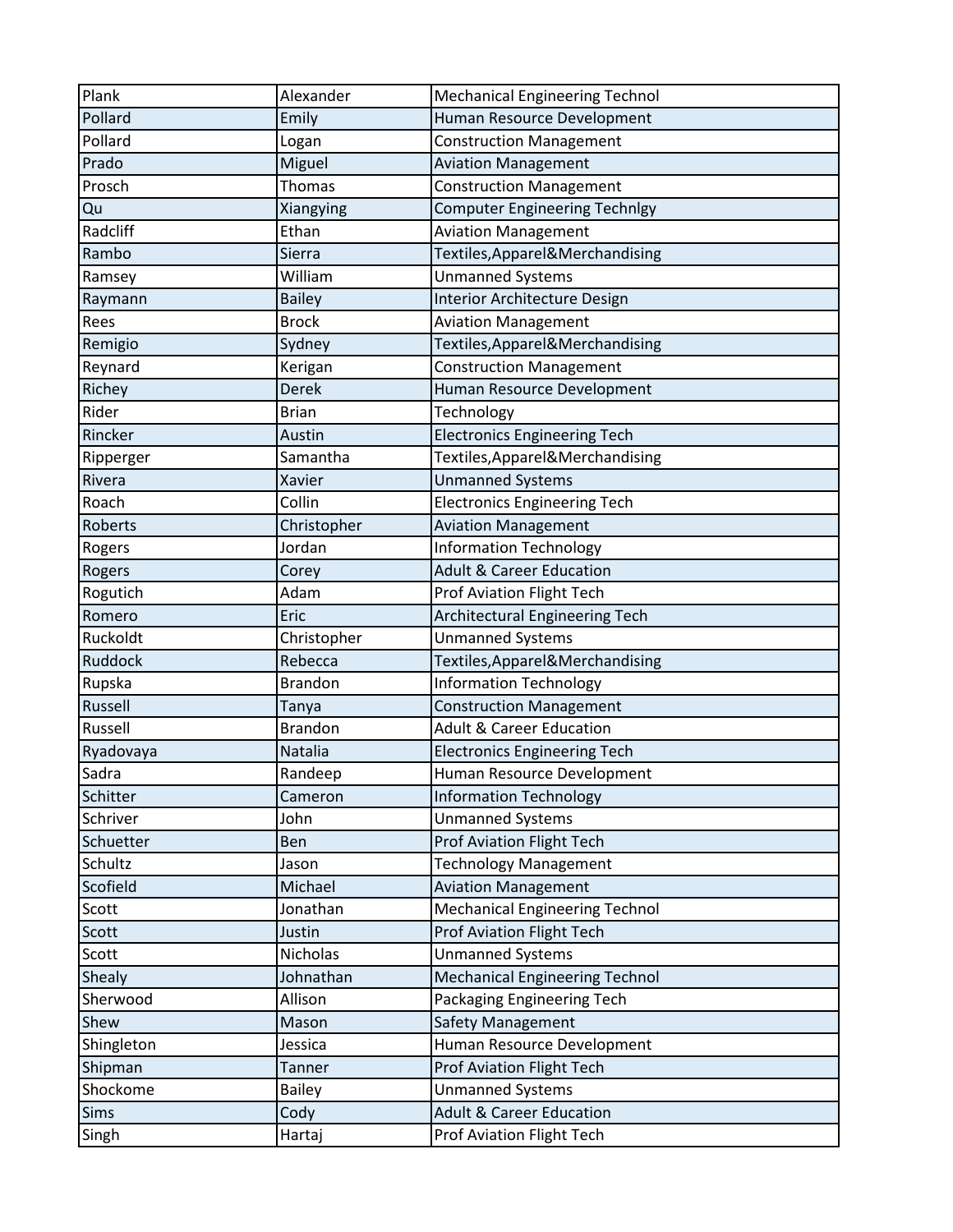| Sisson         | Samuel          | Packaging Engineering Tech            |
|----------------|-----------------|---------------------------------------|
| Smith          | <b>Brian</b>    | <b>Computer Engineering Technlgy</b>  |
| Smith          | Haley           | Interior Architecture Design          |
| Smith          | Richard         | <b>Aviation Management</b>            |
| Smith          | <b>Stacia</b>   | <b>Prof Aviation Flight Tech</b>      |
| Smith          | Janet           | <b>Adult &amp; Career Education</b>   |
| Smithson       | <b>Blake</b>    | <b>Unmanned Systems</b>               |
| Smock          | Jedidiah        | <b>Mechanical Engineering Technol</b> |
| Snow           | Rachel          | <b>Engineering Technology</b>         |
| Snyder         | Kayla           | Human Resource Development            |
| Solomon        | Tsion           | <b>Electronics Engineering Tech</b>   |
| Song           | Junsuh          | <b>Aviation Management</b>            |
| Spahn          | Matthew         | <b>Computer Engineering Technlgy</b>  |
| Spangler       | Austin          | <b>Unmanned Systems</b>               |
| Spiller        | Nia             | <b>Prof Aviation Flight Tech</b>      |
| Sprowl         | Kristen         | Human Resource Development            |
| Stanton        | Chase           | Prof Aviation Flight Tech             |
| Stauffer       | Gabriel         | Human Resource Development            |
| Stefoski       | Nikola          | <b>Prof Aviation Flight Tech</b>      |
| Stephens       | Garreth         | <b>Unmanned Systems</b>               |
| <b>Stine</b>   | Richard         | <b>Electronics Engineering Tech</b>   |
| Stinson        | Amber           | Interior Architecture Design          |
| Stott          | Reece           | Safety Management                     |
| Stover         | Jacob           | <b>Aviation Management</b>            |
| Stumpf         | Sara            | <b>Prof Aviation Flight Tech</b>      |
| Stuttle        | Cameron         | <b>Aviation Management</b>            |
| <b>Suess</b>   | David           | Human Resource Development            |
| Sullivan       | Jonathan        | Safety Management                     |
| Sullivan       | Jordan          | <b>Architectural Engineering Tech</b> |
| <b>Summers</b> | Michael         | <b>Construction Management</b>        |
| Swaim          | Madeline        | <b>Aviation Management</b>            |
| Swanson        | Raycia          | Textiles, Apparel & Merchandising     |
| Sweatt         | Kamarese        | <b>Adult &amp; Career Education</b>   |
| Sweet          | Austin          | <b>Aviation Management</b>            |
| Swenson        | <b>Nicholas</b> | <b>Automotive Engineering Tech</b>    |
| Swift          | William         | <b>Mechanical Engineering Technol</b> |
| Syed           | Lisa            | Human Resource Development            |
| <b>Tague</b>   | Hayley          | <b>Mechanical Engineering Technol</b> |
| Tamayo         | Antonio         | <b>Computer Engineering Technlgy</b>  |
| <b>Tapia</b>   | Zaul            | <b>Prof Aviation Flight Tech</b>      |
| <b>Targett</b> | Mary            | <b>Architectural Engineering Tech</b> |
| Tennell        | Kristan         | Human Resource Development            |
| Thomas         | Liam            | <b>Aviation Management</b>            |
| Thurman        | Isaiah          | <b>Aviation Management</b>            |
| <b>Tisdale</b> | Michael         | Technology&Engineering Educ           |
| <b>Truax</b>   | Michael         | Human Resource Development            |
| Tucker         | De'vion         | <b>Information Technology</b>         |